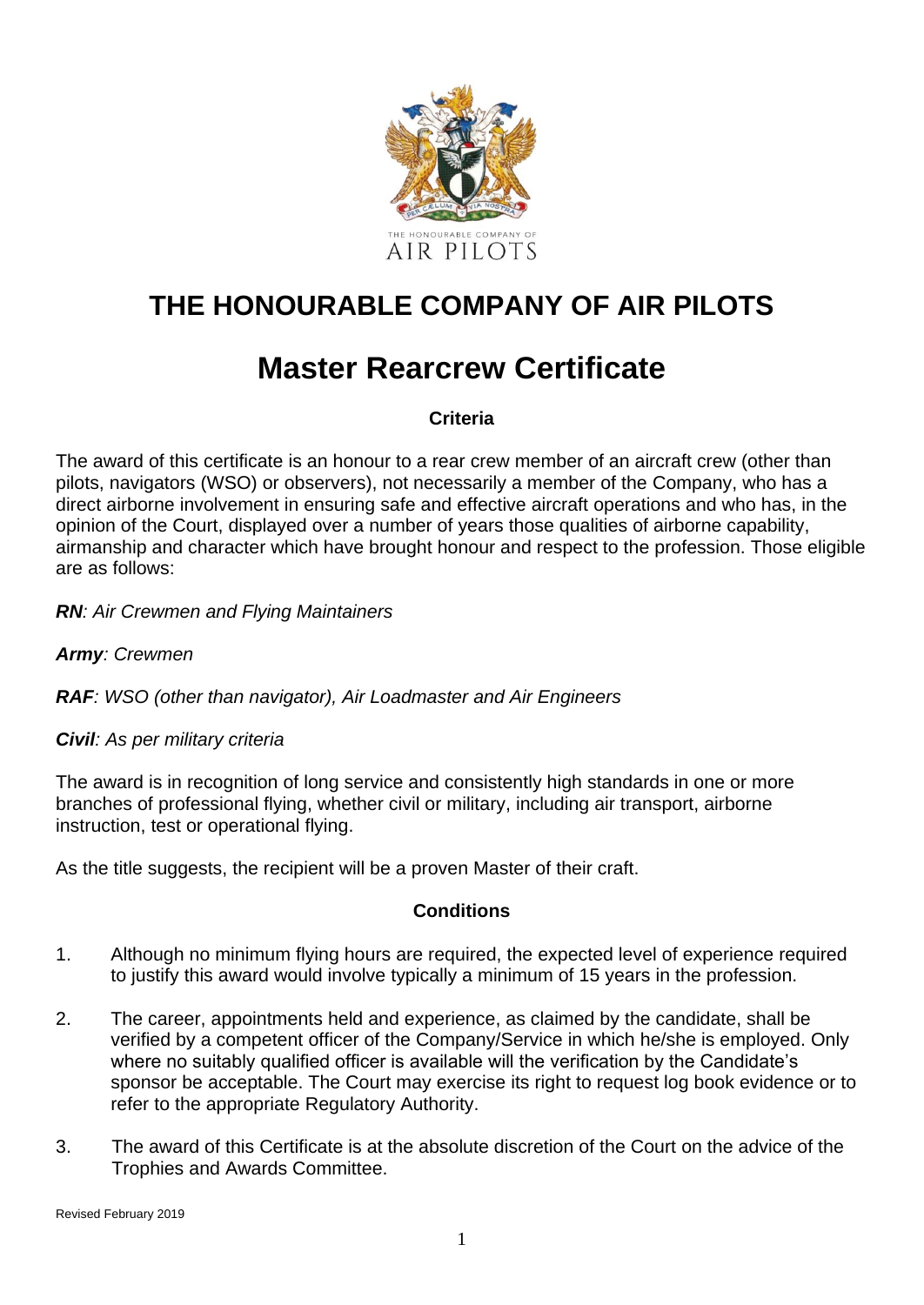## **THE HONOURABLE COMPANY OF AIR PILOTS**

A LIVERY COMPANY OF THE CITY OF LONDON INCORPORATED BY ROYAL CHARTER

52A Borough High Street SE1 1XN

Air Pilots House *Telephone: 020 7404 4032*

LONDON *Email: office@airpilots.org*

### MASTER REARCREW CERTIFICATE

### APPLICATION MADE FOR AN AWARD TO:

| TELEPHONE: Home/Office  Mobile |
|--------------------------------|

### SUPPORTER / NOMINATOR:

I fully support this application for the award of a Master Rearcrew Certificate and declare that the information submitted in support of this application is correct.

I have known ………………………………………………………………….. for ….….. years and believe them to be a person who at all times has upheld the honour and dignity of their profession. SIGNATURE: *……………….…………………………* DATE: *……………………..……………*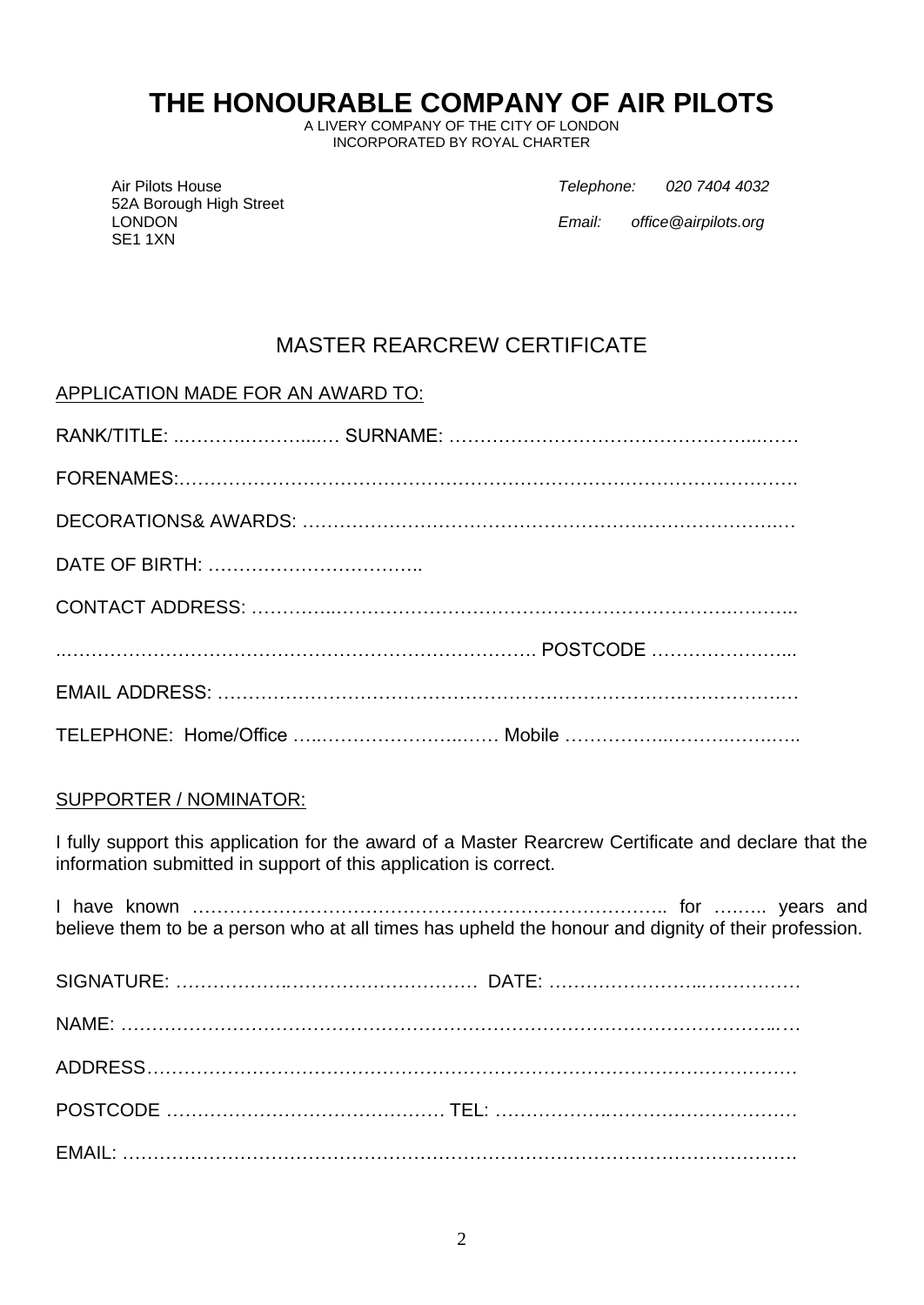#### **NARRATIVE**

This page should be completed with a narrative outline of the candidate's career (250-400 words to explain and justify why the candidate is a 'Master of their craft'. This should concentrate on the candidate's experience as aircrew)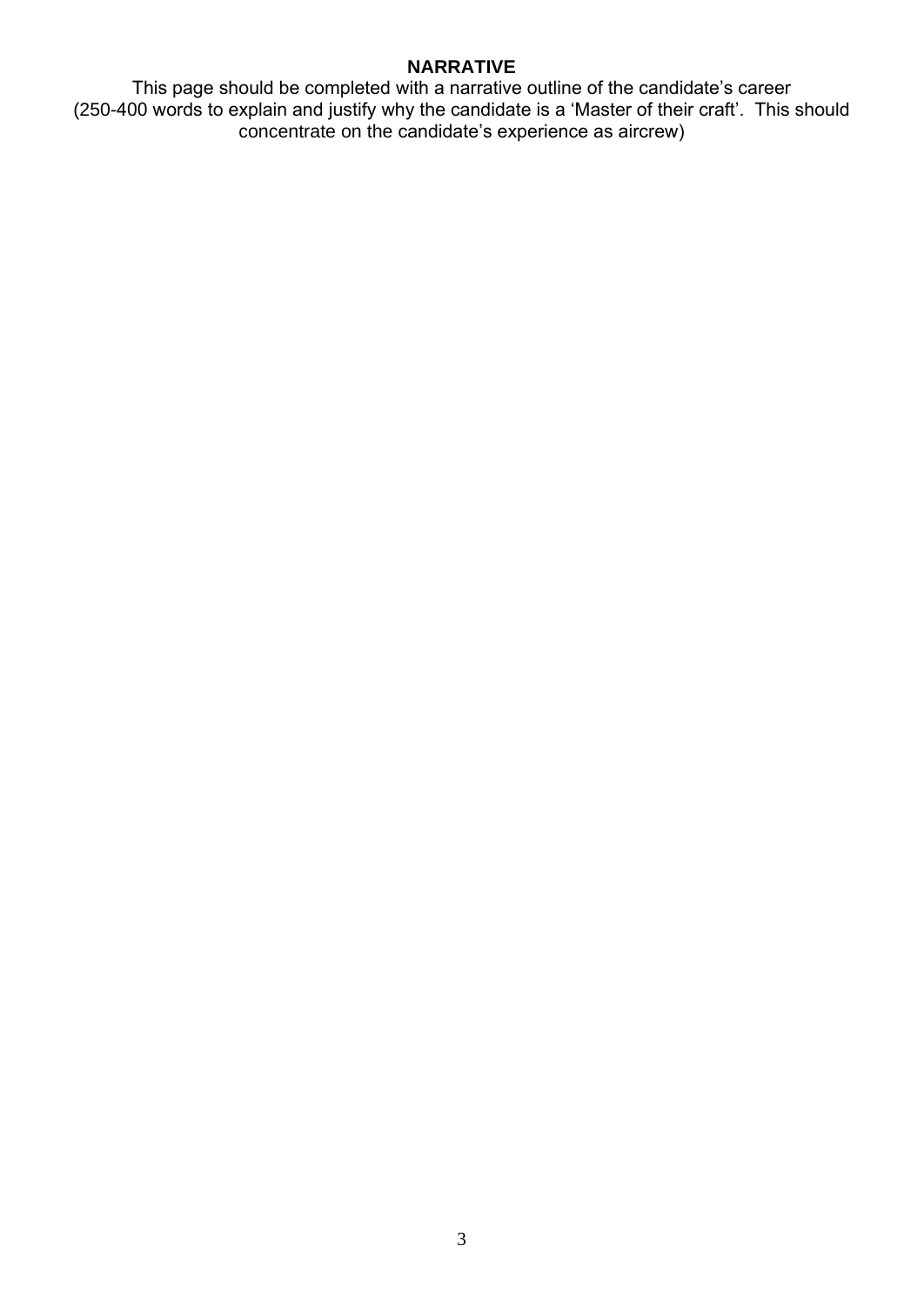### **NOTABLE COMMENDATIONS**

In this section please give details of any special commendations the applicant has received: outstanding flying achievements, other contributions to aviation techniques or any other factor, not otherwise mentioned in the narrative, which you wish to be considered.

### **NOTABLE INCIDENTS**

In this Section please give details of notable incidents in which the applicant has been involved which may or may not have been the subject of an official investigation, which are not otherwise mentioned in the narrative.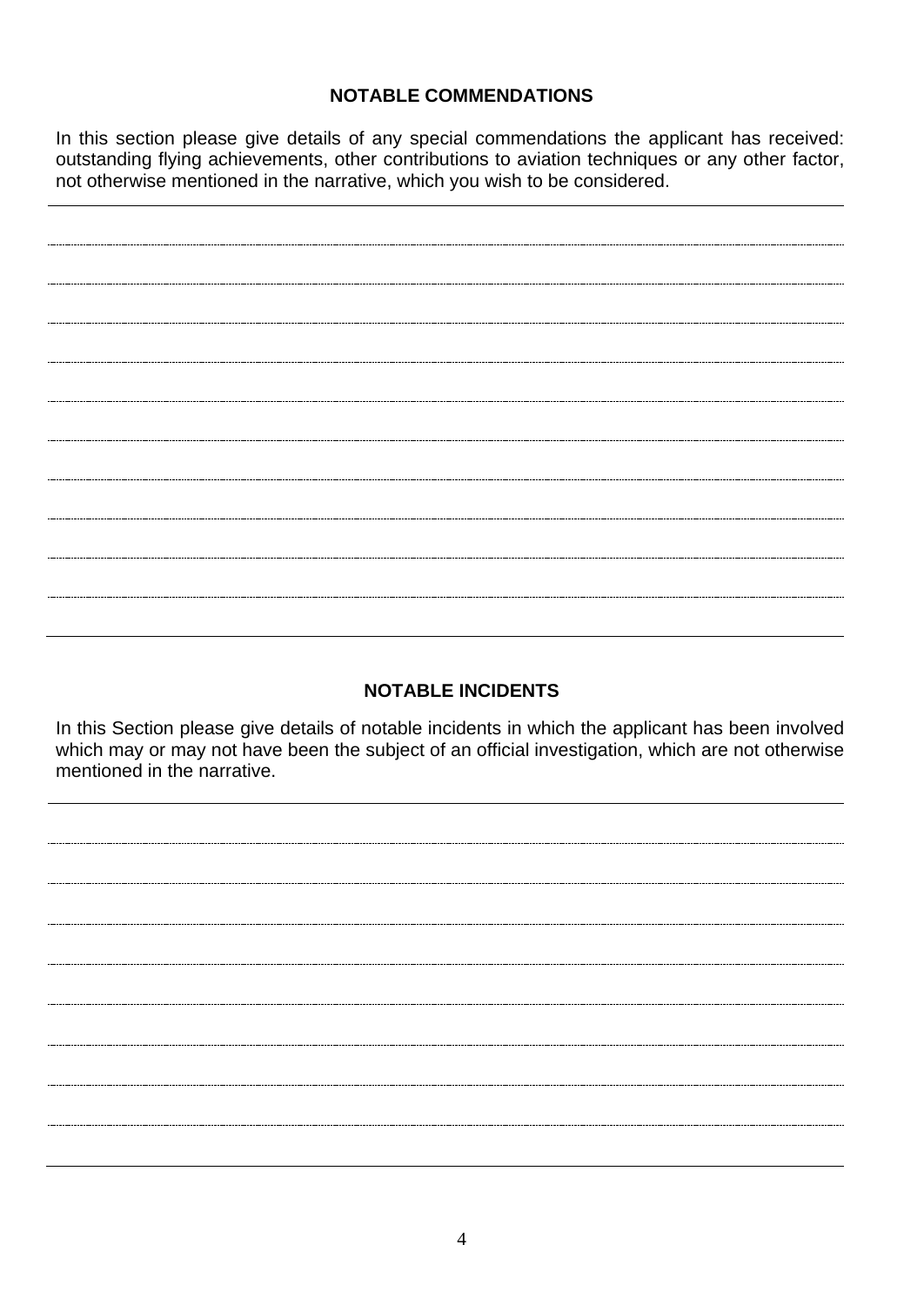## **CAREER AND EXPERIENCE DETAILS**

*Please complete the details required below, starting at the beginning of the nominee's flying career. Please give full details.*

|  |  |  |  |  | <b>DATE</b><br>FROM                                              |
|--|--|--|--|--|------------------------------------------------------------------|
|  |  |  |  |  | DATE<br>TO                                                       |
|  |  |  |  |  | EMPLOYER                                                         |
|  |  |  |  |  | <b>AIRCRAFT</b><br>TYPE                                          |
|  |  |  |  |  | <b>APPT, MGMT<br/>POSITIONS AND RATINGS<br/>TRE/IRE, QFI ETC</b> |
|  |  |  |  |  | <b>APPT. MGMT<br/>POSITIONS AND RATING</b>                       |
|  |  |  |  |  | HRS FLOWN<br>AS REARCREW                                         |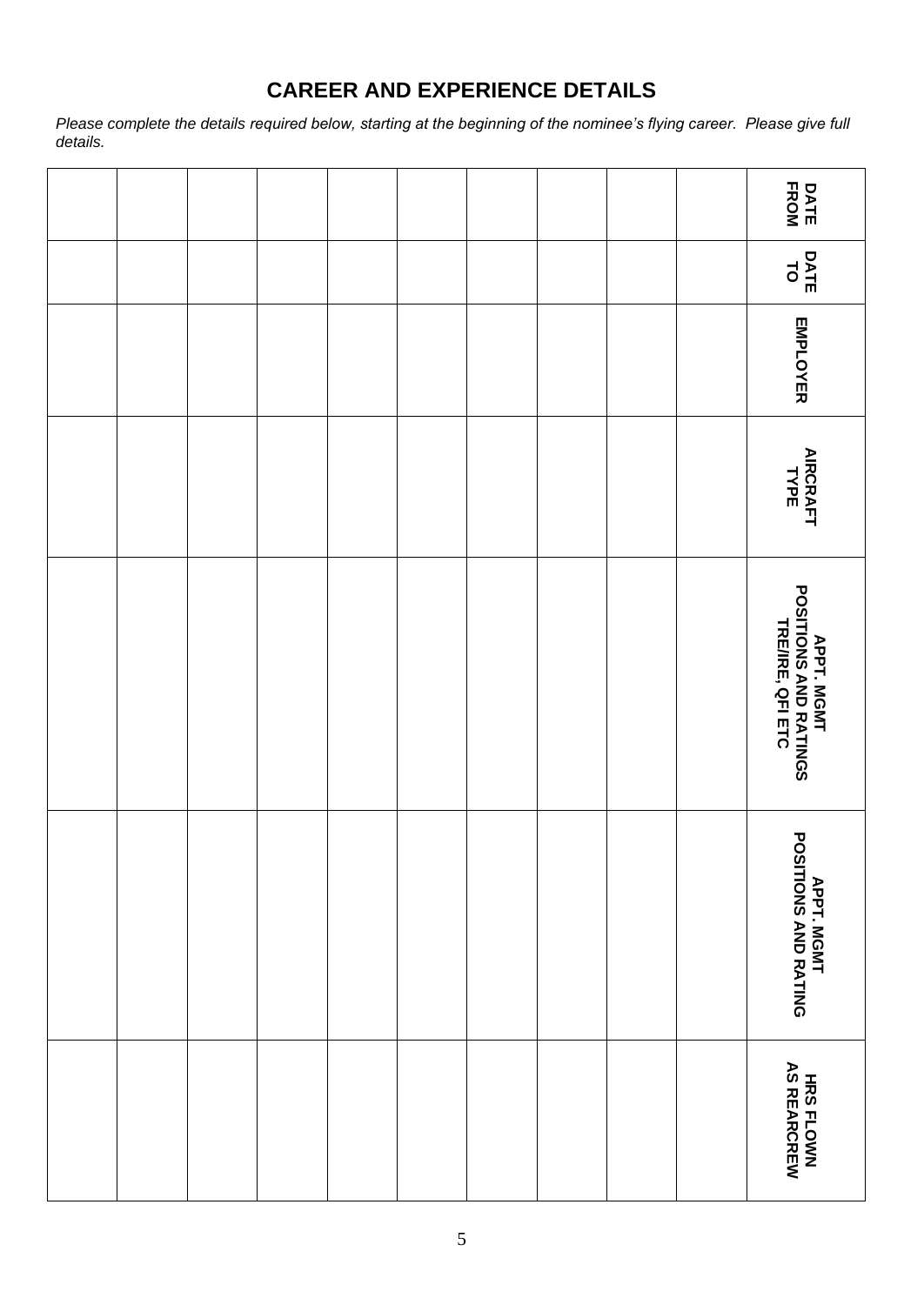|  |  |  |  |  | <b>DATE</b><br>FROM                                              |
|--|--|--|--|--|------------------------------------------------------------------|
|  |  |  |  |  | DATE<br>TO                                                       |
|  |  |  |  |  | EMPLOYER                                                         |
|  |  |  |  |  | <b>AIRCRAFT</b><br>TYPE                                          |
|  |  |  |  |  | <b>APPT, MGMT<br/>POSITIONS AND RATINGS<br/>TRE/IRE, QFI ETC</b> |
|  |  |  |  |  | APPT. MGMT<br>POSITIONS AND RATING                               |
|  |  |  |  |  | HRS FLOWN<br>AS REARCREW                                         |